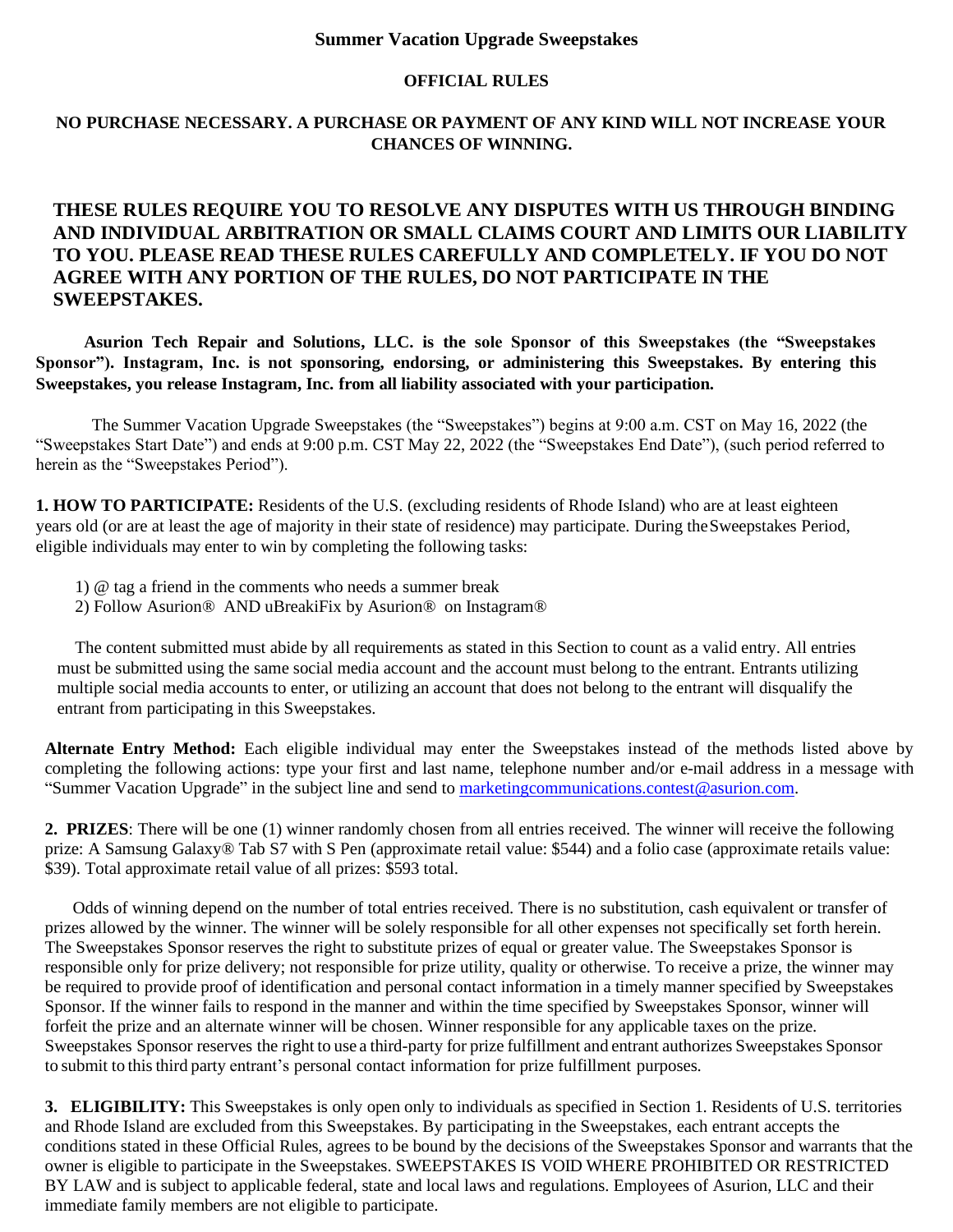**4. SELECTION OF WINNER:** The winner will be selected, and prizes will be awarded by June 22, 2022. Each winner will be contacted via the social media platform s/he used to enter the Sweepstakes, or via the e-mail or telephone number provided in the Alternate Entry Method. It is solely entrant's responsibility to take any steps necessary to adjust their E-mail, telephone, or Instagram account settings so that messages can be sent by Sponsor to entrant, and so that Sponsor can view the content submitted. Sponsor shall not be held liable if they are not able to view an entrant's entry for any reason or cannot contact entrant to notify entrant of winning the Sweepstakes. By entering this Sweepstakes, each entrant agrees that the Sponsor has the right to contact the entrant by direct Message via entrant's Instagram, email accounts, or telephone number. The Sweepstakes Sponsor is not responsible for and shall not be liable for late, lost, misdirected or unsuccessful efforts to notify winner. Winner agrees to the use of their name, address, likeness, and/or content submissions for promotional purposes in any medium without additional compensation to the extent permitted by law. Where lawful, winner may be required to sign and return a Publicity Consent and Liability Release.

**5. CONDITIONS:** The Sweepstakes Sponsor, and their agents, directors, officers, shareholders, employees, insurers, servants, parents, subsidiaries, divisions, affiliates, predecessors, successors, representatives, advertising, promotion, and fulfillment agencies, and legal advisors, are not responsible for, shall not be liable for, and hereby disclaim all liability arising from or relating to: (i) late, lost, stolen, delayed, damaged, misdirected, misaddressed, incomplete, unintelligible or postagedue entries; (ii) telephone, electronic, hardware or software program, network, Internet, computer or other malfunctions, failures, or difficulties of any kind, whether human or technical; (iii) failed, incomplete, garbled, or delayed computer or email transmissions; (iv) any condition caused by events beyond the control of the Sweepstakes Sponsor; (v) any injuries, losses, or damages of any kind arising in connection with or as a result of the prize, or acceptance, possession, or use of the prize, or from participation in the Sweepstakes; or (vi) any printing or typographical errors in any materials associated with the Sweepstakes.. By participating in the Sweepstakes, participants and winners agree to release, discharge and hold harmless the Sweepstakes Sponsor, and their agents, directors, officers, shareholders, employees, insurers, servants, parents, divisions, subsidiaries, affiliates, predecessors, successors, representatives, advertising, promotion, and fulfillment agencies, and legal advisors, and all others associated with the development and execution of the Sweepstakes, from any and all losses, damages, rights, claims and actions of any kind arising out of or relating to the Sweepstakes, participation in the Sweepstakes (including but not limited to the content submitted by entrant),the prize, and/or acceptance, possession, use or misuse of the prize, including but not limited to statutory and common law claims for misappropriation or participant's right of publicity. Sweepstakes Sponsor reserves the right to edit, modify, or cancel the Sweepstakes in its discretion.

**6. WINNERS' LIST:** To obtain the name of the Sweepstakes winners after the Sweepstakes End Date, send an e-mail with "Summer Vacation Upgrade" in the subject line to marketingcommunications.contes[t@asurion.com.](mailto:communicationteam@asurion.com) Request for winners' list must be received no later than 90 days from the Sweepstakes End Date.

**7. ARBITRATION AND CLASS ACTION WAIVER:** Please read these provisions (the "Arbitration Agreement") carefully. It affects your rights. In the unlikely event we cannot resolve any dispute related to this Sweepstakes that you or we may have, YOU AND WE AGREE TO RESOLVE THOSE DISPUTES THROUGH BINDING ARBITRATION OR SMALL CLAIMS COURT INSTEAD OF THROUGH COURTS OF GENERAL JURISDICTION. YOU AND WE AGREE THAT ANY ARBITRATION WILL TAKE PLACE ON AN INDIVIDUAL BASIS ONLY. YOU AND WE AGREE: (1) TO WAIVE OUR RIGHTS TO A TRIAL BY JURY, AND (2) NOT TO PARTICIPATE IN ANY CLASS ARBITRATIONS AND CLASS ACTIONS. Arbitration is more informal than a lawsuit in court. Arbitration uses a neutral arbitrator instead of a judge or jury. It has more limited discovery than in court and is subject to limited review by courts. Arbitrators can award the same damages and relief that a court can award.

References to "we" and "us" include the Sweepstakes Sponsor and its respective parents, subsidiaries, affiliates, agents, employees, successors and assigns. The Federal Arbitration Act governs the interpretation and enforcement of this Arbitration Agreement. This Arbitration Agreement shall survive the termination of the Sweepstakes.

This Arbitration Agreement is intended to be interpreted broadly, and it includes any dispute: (1) arising out of or relating in any way to this Sweepstakes or to the relationship between you and us, whether based in contract, tort, statute, fraud, misrepresentation or otherwise; (2) that arose either before this Arbitration Agreement was entered into by you and us or that arises afterward, or after the Sweepstakes End Date ; and (3) that currently is the subject of a purported class action litigation in which you are not a member of a certified class. Notwithstanding the foregoing, this Arbitration Agreement does not preclude you from bringing an individual action in small claims court or from informing any federal, state or local agencies or entities of your dispute. Such agencies or entities may be able to seek relief on your behalf.

If you or we intend to seek arbitration you and we must first send to the other a written Notice of Claim ("Notice") by certified mail. Your Notice to us should be addressed to: Legal Department, P.O. Box 110656, Nashville, TN 37222-0656. The Notice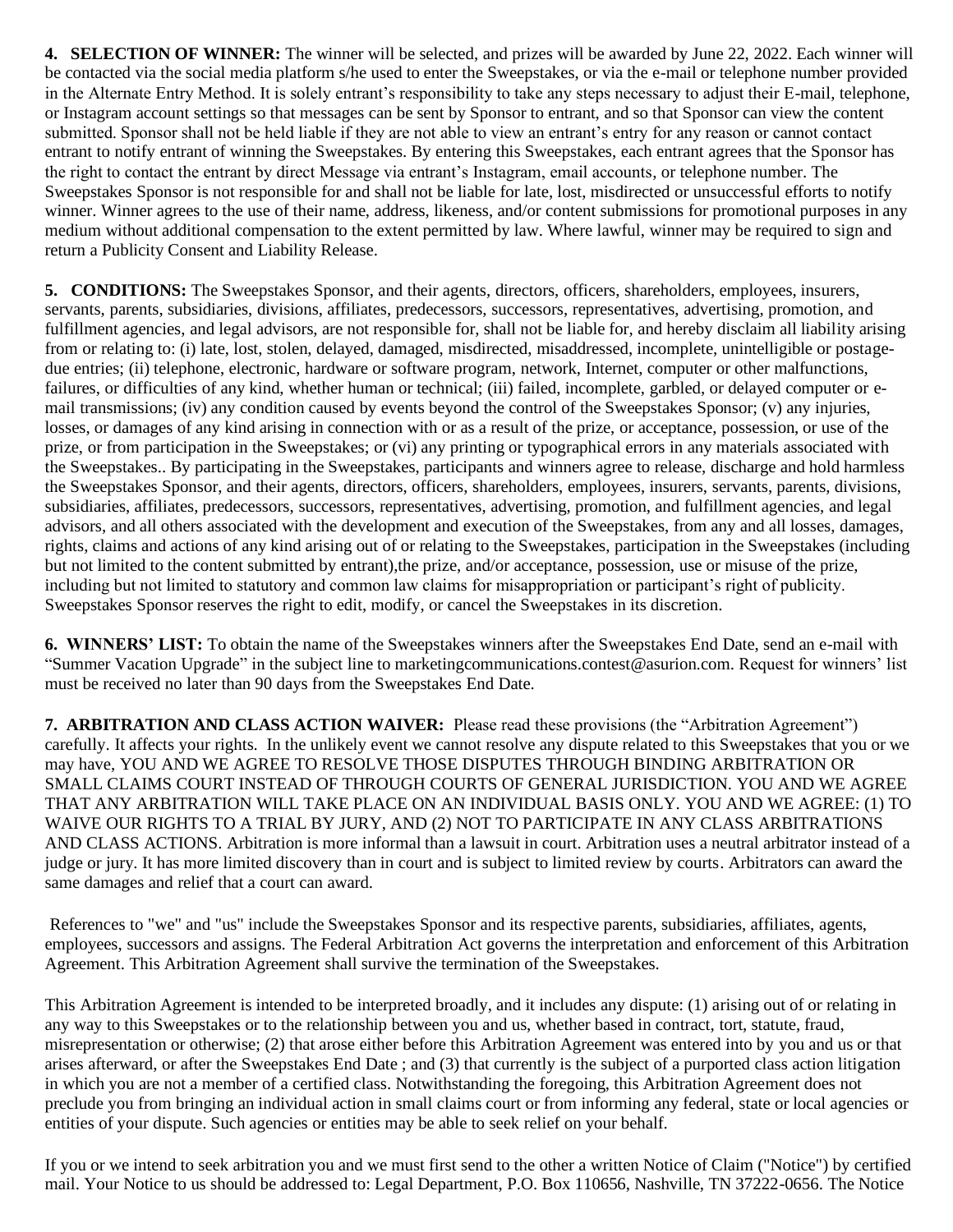must describe the dispute and state the specific relief sought. If you and we do not resolve the dispute within thirty (30) days of receipt of the Notice, you or we may initiate an arbitration proceeding with the American Arbitration Association ("AAA").

You can obtain the forms necessary to initiate an arbitration proceeding by visiting [www.adr.org](https://www.adr.org/) or by calling 1-800-778- 7879. After we receive notice that you have commenced arbitration, we will reimburse you for payment of any filing fee to the AAA. If you are unable to pay a required filing fee, we will pay it if you send a written request by certified mail to: Legal Department, P.O. Box 110656, Nashville, TN 37222-0656. The arbitration shall be administered by the AAA in accordance with the Commercial Arbitration Rules and the Supplementary Procedures for Consumer Related Disputes (the "Arbitration Rules") in effect at the time the arbitration is initiated and as modified by this Arbitration Agreement. You can obtain a copy of the Arbitration Rules by visiting [www.adr.org](https://www.adr.org/) or by calling 1-800-778-7879.

The arbitrator appointed by the AAA to decide the dispute is bound by the terms of this Arbitration Agreement. All issues are for the arbitrator to decide, including the scope of this Arbitration Agreement, with the exception that issues relating to the enforceability of this Arbitration Agreement may be decided by a court. Unless you and we agree otherwise, any arbitration proceeding will take place in the county or parish of your domicile. If your dispute is for \$10,000 or less, you may choose to conduct the arbitration proceeding either by submitting documents to the arbitrator or by appearing before the arbitrator in person or by telephone. If your dispute is for more than \$10,000, the right to arbitration proceeding will be determined by the Arbitration Rules. We will pay all filing, administration and arbitrator fees for any arbitration initiated pursuant to this Arbitration Agreement, unless your dispute is found by the arbitrator to have been frivolous or brought for an improper purpose under Federal Rule of Civil Procedure 11(b). In that case, the payment of such fees shall be governed by the Arbitration Rules.

At the conclusion of the arbitration proceeding, the arbitrator shall issue a written decision which includes an explanation of the facts and law upon which the decision is based. If the arbitrator finds in your favor and issues a damages award that is greater than the value of the last settlement offer made by us, we will: (1) pay you the amount of the damages award or \$7,500, whichever is greater; and (2) pay your reasonable attorney's fees and the actual amount of any expenses reasonably incurred when pursuing your dispute in arbitration. You and we agree not to disclose any settlement offers to the arbitrator until after the arbitrator has issued the written decision. The arbitrator may resolve any disputes regarding attorney's fees and expenses either during the arbitration proceedings or, upon request, within 14 days of the arbitrator's written decision. While the right to the attorney's fees and expenses discussed above is in addition to any right you may have under applicable law, neither you nor your attorney may recover duplicate awards of attorney's fees and expenses. Although we may have the right under applicable law to recover attorney's fees and expenses from you if we prevail in the arbitration, we hereby waive the right to do so.

To the extent either declaratory or injunctive relief is sought in the arbitration, such relief can be awarded only to the extent necessary to provide the relief warranted by a party's individual claim. YOU AND WE AGREE THAT EACH MAY BRING CLAIMS AGAINST THE OTHER ONLY IN AN INDIVIDUAL CAPACITY AND NOT AS A PLAINTIFF OR CLASS MEMBER IN ANY PURPORTED CLASS OR REPRESENTATIVE PROCEEDING. Unless you and we agree otherwise, the arbitrator may not consolidate the dispute of another person with your or our dispute and may not preside over any form of a representative or class proceeding. If any portion of this Arbitration Agreement is found to be unenforceable, then the entirety of this Arbitration Agreement shall be null and void.

**8. SWEEPSTAKES SPONSOR:** Asurion Tech Repair and Solutions, LLC. 1806 W 33rd Street Suite 120 Orlando, FL 32839

**9. NOTICE:** The Sweepstakes Sponsor reserves the right to prosecute and seek damages against any individual who attempts to deliberately undermine the proper operation of the Sweepstakes in violation of these Official Rules and/or criminal and/or civil law.

**10. PRIVACY:** The Contest Sponsor may request personal information from you to conduct this Sweepstakes including the following:

- First and Last Name: Your First and Last Name are retained so that the Contest Sponsor may contact you if you win the Sweepstakes. It will never be used to contact you about anything unrelated to the Sweepstakes unless you opt-in to receiving marketing communications.
- Social media handle: Your social media handle is retained so that the Contest Sponsor may contact you if you win the Sweepstakes. It will never be used to contact you about anything unrelated to the Sweepstakes.
- Phone number: Your phone number is retained with your name so that the Contest Sponsor may contact you if you win the Sweepstakes. It will never be used to call you about anything unrelated to the Sweepstakes.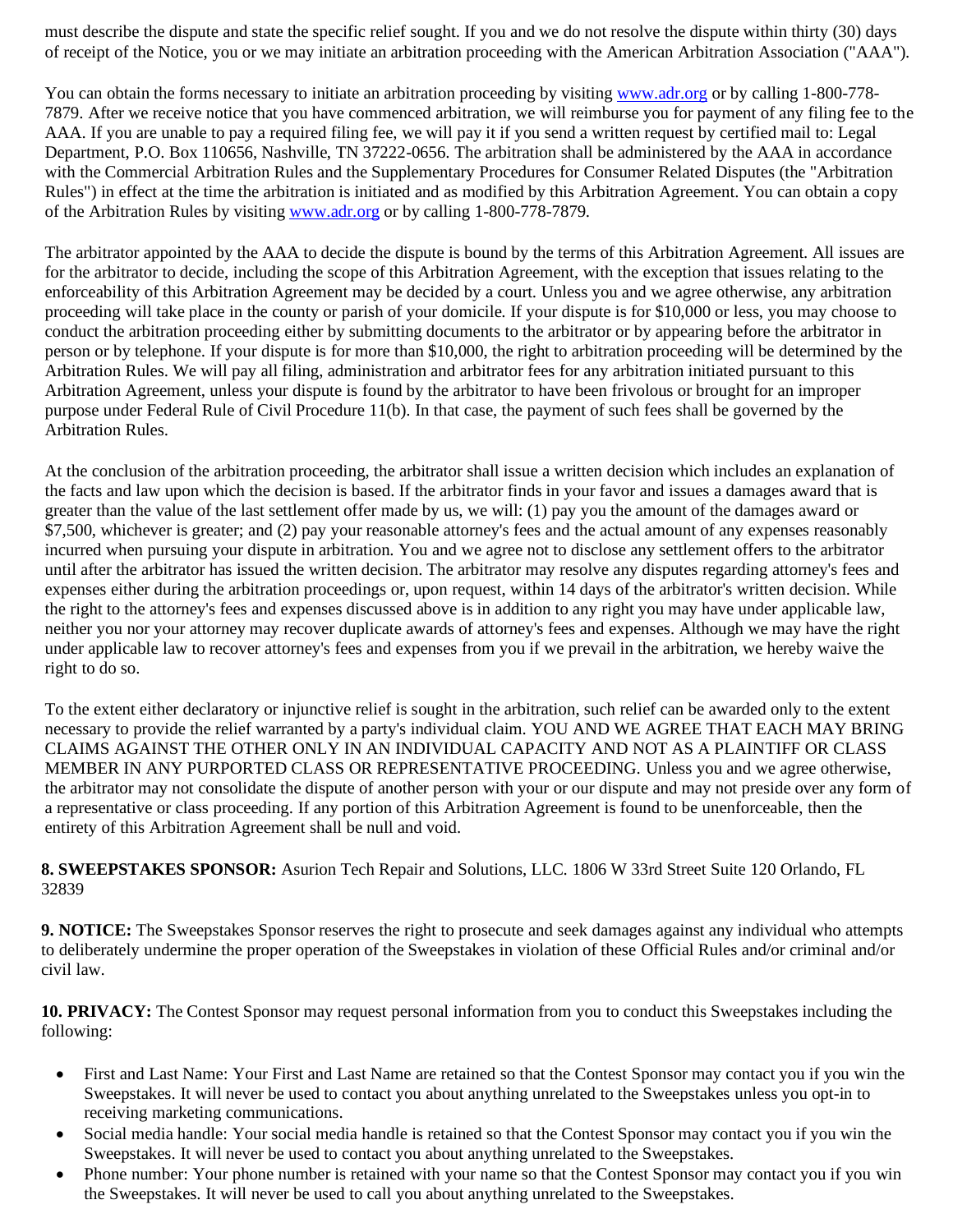- Home address: Your mailing address is only used to ship your prize if you win the Sweepstakes. The Contest Sponsor does not store or process this information beyond the need to mail you the products you have won.
- Email address: If you opt-in to receiving marketing communications at the time of entry then you may receive emails about sales or special offers no more than once per week. You can also opt-out of these emails within the footer of each email. We also use this email address the contact the winner of the Sweepstakes.

The personal information collected by the Contest Sponsor is used only for the purposes of conducting the Sweepstakes, contacting you if you are selected to win a prize, and sending you special offers and other marketing materials (if you opt-in to this feature at the time of entry).

The Contest Sponsor does not sell or otherwise share the information you provide to enter this Sweepstakes. This information is only used internally to compile anonymous statistics about our user base and to create a contact list for sending special offers and marketing material, if you opt-in at the time of entry.

You can choose not to include some of the information requested, but some of it is required (usually name and email address as a minimum so that we can contact the winner). There is also no obligation to enter this Sweepstakes. All data collected to conduct this Sweepstakes is protected by the same security measures and procedures as the rest of the data that the Contest Sponsor collects and processes on our website. You can find our privacy notice regarding the handling of this data here: [https://www.asurion.com/privacy-policy.](https://www.asurion.com/privacy-policy)

Copyright 2022 Asurion Tech Repair and Solutions. All rights reserved. This trademark and its associated logos are registered trademarks of Asurion, LLC. Any other trademarks in these Official Rules are used for prize and identification purposes ONLY and are the properties of their respective owners. Asurion and Asurion Tech Repair and Solutions are not affiliated with, sponsored by, or endorsed by any of the respective owners of the other trademarks appearing herein.